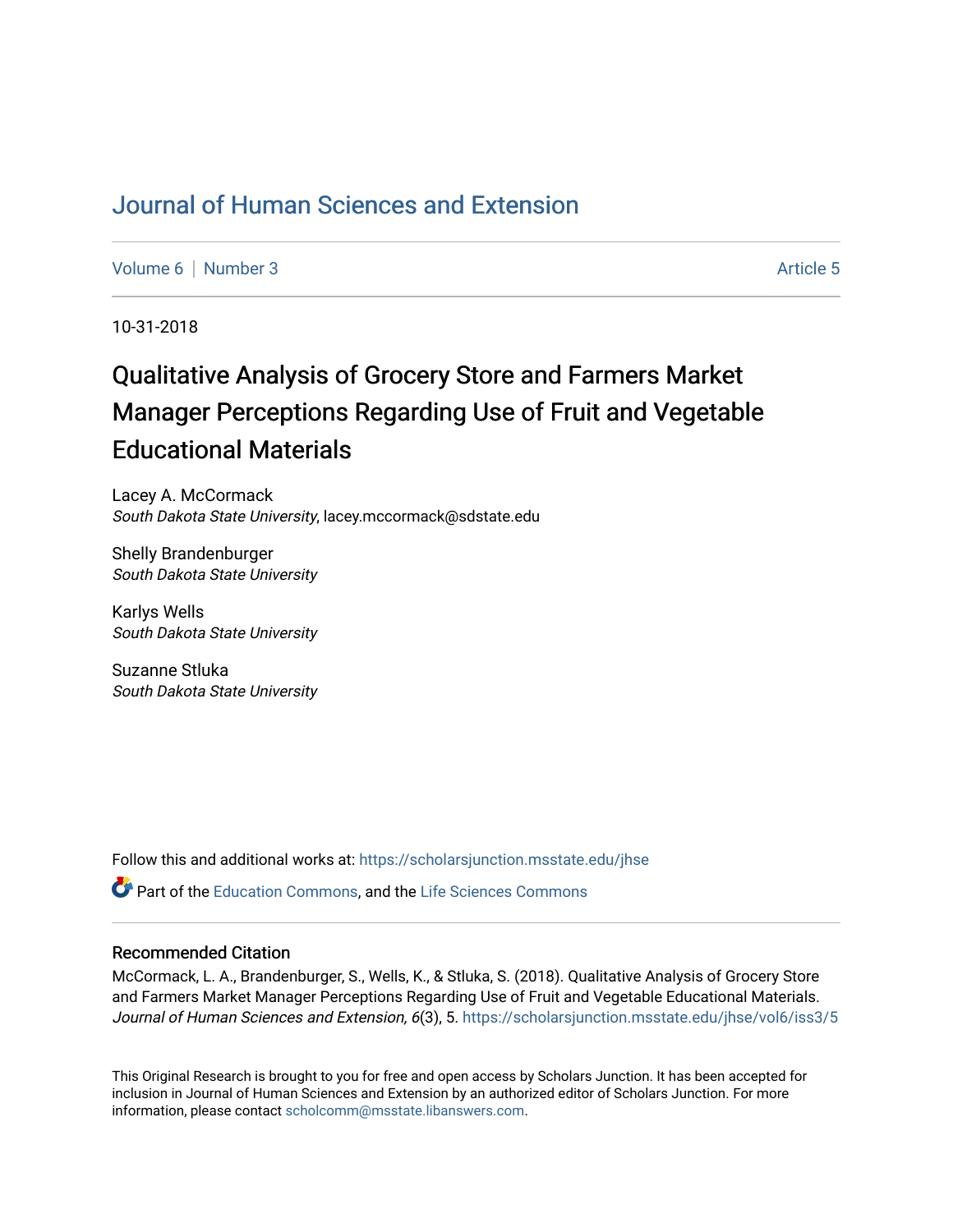## Qualitative Analysis of Grocery Store and Farmers Market Manager Perceptions Regarding Use of Fruit and Vegetable Educational Materials

#### Acknowledgments

Funding support provided by the SD Department of Social Services, Office of Economic Assistance as part of the USDA's Food and Nutrition Services Supplemental Nutrition Assistance Program Education (SNAP-Ed)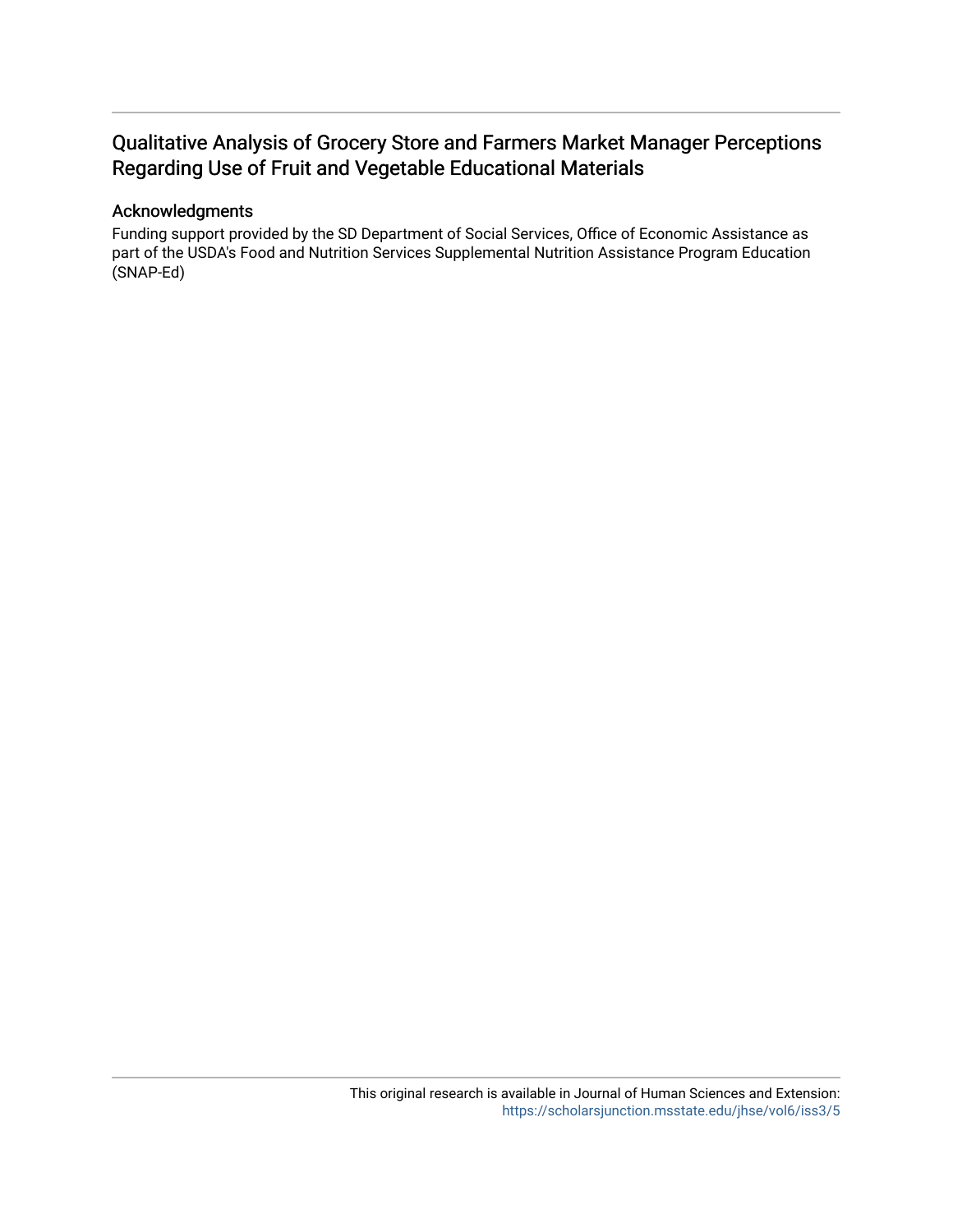# **Qualitative Analysis of Grocery Store and Farmers Market Manager Perceptions Regarding Use of Fruit and Vegetable Educational Materials**

**Lacey A. McCormack Shelly Brandenburger Karlys Wells Suzanne Stluka**  *South Dakota State University*

*The Pick it! Try it! Like it! (PTL) educational resource set, developed to display in grocery stores and farmers markets, teaches individuals how to shop for and prepare healthy fruit and vegetable dishes. Because program buy-in must be obtained from location managers before implementation occurs, the purpose of this study was to qualitatively examine the perceptions that grocery store and farmers market managers have regarding PTL implementation. Locations that requested PTL materials during 2013-14 were contacted and asked to answer 13 questions. Responses were analyzed using the content analysis method with themes generated and frequencies reported. Analyses examined manager perceptions for indications of buy-in to the PTL program or evidence of negative gatekeeper challenges to implementation. Overall, managers reported the PTL resource set as beneficial; however, barriers were identified which can be used in future program planning.*

*Keywords:* fruit, vegetable, nutrition education, gatekeeper, qualitative

## **Introduction**

While the benefits of fruit and vegetable consumption are widely known, adults are still falling short of meeting dietary recommendations. Data from the Behavioral Risk Factor Surveillance System indicate that 13.1% of adults in the United States are meeting recommendations for fruit consumption, while 8.9% are meeting recommendations for vegetable consumption (Moore & Thompson, 2015). In South Dakota (SD), those numbers are even lower, with only 10.3% and 6.8% of adults meeting fruit and vegetable recommendations, respectively (Moore & Thompson, 2015).

The *Pick It! Try It! Like It!* (PTL) educational resource set was designed for use in SNAP-Ed presentations and other direct education opportunities to address low fruit and vegetable

Direct correspondence to Lacey A. McCormack at Lacey.McCormack@sdstate.edu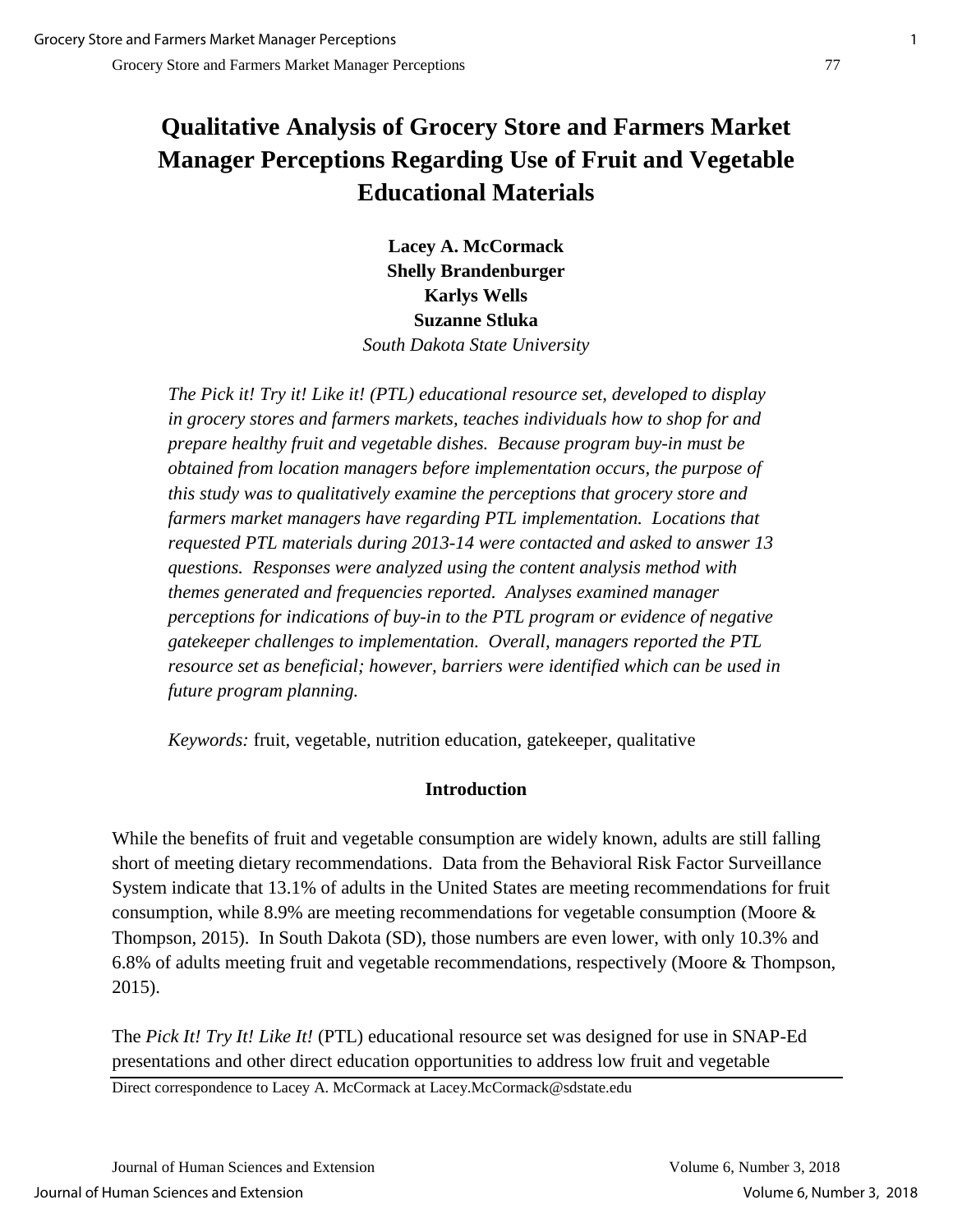consumption. The development of PTL was grounded in the ecological model with a goal of influencing personal behavior with increased knowledge and changed attitude. The program was designed to be provided in a familiar community setting, like a grocery store or farmers market. Other researchers have relied on this model, including Glanz and Yaroch (2004), who in their study of grocery stores and communities stated, "Ecological approaches offer promising strategies for health behavior change." Ecological influences include personal, social, and environmental factors, which make settings where people gather into potential implementation sites (Glanz & Yaroch, 2004). Previous research on the PTL educational resource set indicates that the program is recognizable and may be associated with improved intake of some vegetables (Wells, Stluka, & McCormack, 2015).

There are, however, challenges to ecological-focused programs such as PTL. In *Creating Healthy Food and Eating Environments: Policy and Environmental Approaches*, Story, Kaphingst, Robinson-O'Brien, and Glanz (2008) indicated that "The study of environmental and policy influences on nutrition and eating behaviors is a new and growing science. Thus, there are few well-articulated theoretical models with related data to test the interactions among personal, social, and environmental factors. Little is known about the mechanisms and causal pathways by which specific environmental influences might interact with individual factors to influence eating behaviors. Furthermore, little research has been done on which aspects of the food environment are more influential than others or about the most feasible and effective interventions and policies to improve food environments in various populations. A lack of validated environmental measures also hampers the field. The challenge is to accelerate multilevel ecological research in this area." While research has made some progress in the area of influences on eating since this publication, there is still a lack of evidence on how to best reach consumers with environmentally-focused approaches.

Some interventions aiming to increase fruit and vegetable consumption in adults have targeted places where these foods can be purchased – namely supermarkets and grocery stores. A systematic review published in 2013 highlighted results from 33 studies (22 published in the United States) that assessed the impact of interventions in these settings, focusing on the intervention strategy (i.e., point-of-purchase information, pricing, increased availability of healthy foods, promotion/advertising) and the impact of the intervention on dietary and other outcomes (i.e., awareness/use, sales data, customer knowledge/beliefs, preferences, intentions) (Escaron, Meinen, Nitzke, & Martinez-Donate, 2013). Evidence for the effectiveness of each type of strategy varied, and overall, the authors noted that there was limited evidence to support interventions in these settings actually impacting purchasing behavior. However, characteristics of the more successful programs included food displays, taste testing, and food preparation.

On the contrary, a review of 16 studies assessing purchases and consumer knowledge in small grocery store interventions indicated that there were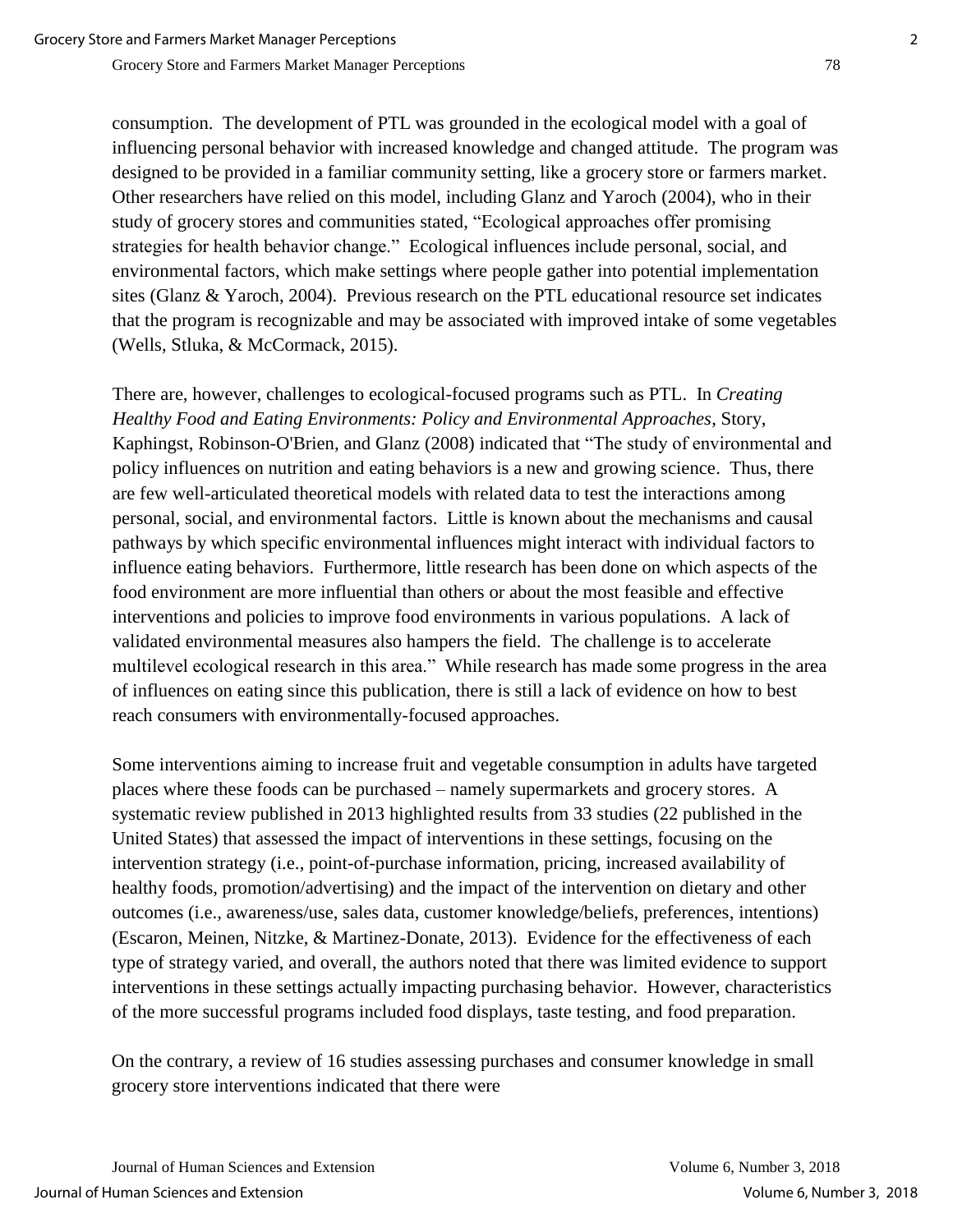consistent improvements across most of the trials in the availability and sale of healthy foods, the purchase and consumption of those foods, and consumer knowledge. Most of the trials that showed positive impact used multipronged strategies (food provision, infrastructure, and health communication) designed to improve both access to healthy foods (supply) and consumption of those foods (demand), thus demonstrating the need for combined environmental and behavioral approaches in small-store interventions (Gittelsohn, Rowan, & Gadhoke, 2012, p. 6).

These findings complement those from a study in SD, where a team of researchers from the Department of Health (DOH) and South Dakota State University (SDSU) surveyed a crosssection of grocers across the state  $(n = 45)$  about marketing strategies perceived to increase fruit and vegetable consumption among shoppers (Stluka, Zastrow, Zdorostov, Chang, & Skjonsberg, 2015). Grocers indicated that offering samples of locally-sold produce and in-store displays with "quick and easy" recipes and coupons were the top two marketing strategies that they believed could impact shopper consumption.

Despite the potential benefits of interventions like PTL in grocery stores or farmers markets and the perceived impacts of these types of strategies to increase fruit and vegetable consumption as noted by grocers, barriers to implementation still exist. Before programs or interventions can be implemented in locations that sell fruits and vegetables, management buy-is necessary. While researchers have examined the impact of supermarket- and grocery store-based interventions on adults' purchasing habits, few have assessed perceived benefits of or barriers to implementation of these interventions among managers (including produce managers) themselves.

A large study in California resulted in a score for food markets based on their advertising of healthful and unhealthful foods and the variety of produce displayed (Ghirardelli, Quinn, & Sugerman, 2011). While not connecting the presence of these factors to consumer health, the study provided a tool to compare initiatives as changes were made to the retail environment. Several conditions were noted as emerging issues since they were rarely found in the environment, including health promotion items around fruit and vegetable displays and nutrition information signage for fruits and vegetables. The conclusion was that the retail food environment is a focus of efforts to improve the quality of the local food supply and scoring of the store gives direction "to store owners to create healthier neighborhoods through the quality of the food available and the types of marketing cues present" (Ghirardelli et al., 2011).

However, concerns remain among grocery store owners and managers. Following 20 interviews conducted by Gravlee, Boston, Mitchell, Schultz, and Betterley (2014), issues related to healthy food access and the retail food environment noted by grocers included making sales a priority, perceiving low customer demand for fresh produce, storing and selling perishable foods, the needing to provide evidence that store-based interventions will produce sales, and countering the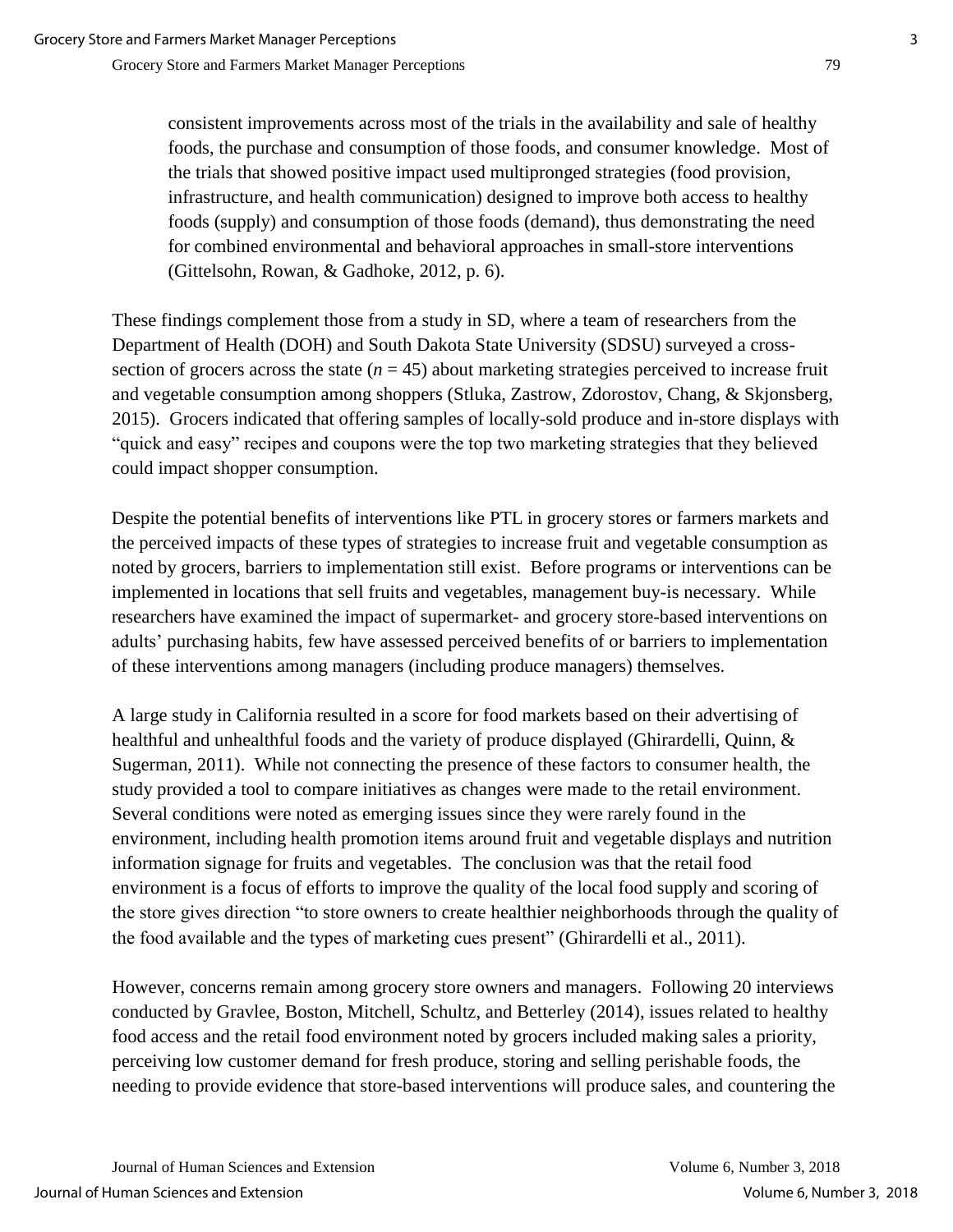perception that healthy food costs more. In their summary, Gravlee et al. (2014) concluded that community food environments are complicated by local marketing and promotion strategies, service and products in stores, as well as by the perception of residents of the local food store.

Little is written about the effect of produce manager perceptions or activities on consumer choices. Some advice is contributed by *The Farmers Market Training Manual* (Eggert & Farr, 2009) compiled by the Farmers Market Federation of NY and funded by a SARE grant from USDA. This collaborative group recommends to farmers market managers that consumers interested in health and diet make a connection with the fresh foods in the market, so a consistent message of these benefits should be promoted throughout the market. They conclude that consumers appreciate information to help them use the products they are buying plus recipes and information on preserving the foods. The suggestion from these experienced market promoters is that recipes can stimulate sales for unusual products or move fruits or vegetables that are abundant. The guide proposes that one of the market manager's important tasks is communication with the consumers by answering questions, promoting the market, and delivering an easily understood message. They must be passionate, and health and nutrition could be one part of that passion. However, the experts point out that managers are given their job with little or no instruction and usually learn on the job (Eggert & Farr, 2009). We maintain that the same is likely true of the small store produce managers in SD.

Before large-scale interventions can take place in locations like grocery stores or farmers markets, educators must partner with store and market management, as these individuals serve as gatekeepers for interventions that may take place at their store or market locations. A positive perception of educational programming can help ensure program buy-in from management, and help initiate or foster continued implementation. Therefore, the overall purpose of this study was to qualitatively examine the perceptions that grocery store and farmers market managers have regarding the implementation of a consumer education resource – the PTL resource set.

#### **Methods**

*Pick It! Try It! Like It!* was developed by SDSU Extension to teach families and individuals how to shop for and prepare healthy fruit and vegetable dishes; it addresses some of the needs indicated by the surveyed grocers in SD. For the PTL resource set, SDSU Extension developed a mixed package of resources including fact sheets, recipe cards, and recipe videos about 43 different fruits and vegetables that can be grown in the region. The fact sheets and recipe cards contain three subtopics on each local fruit or vegetable: (a) tips for choosing the produce, (b) ideas for how to prepare or try it, (c) and nutrition information that accompanies easy and healthy recipes (see Figure 1). Any of these materials can be downloaded, viewed, or printed from http://igrow.org/healthy-families/health-and-wellness/pick-it-try-it-like-it/ as a complete package or as individual components to suit local needs.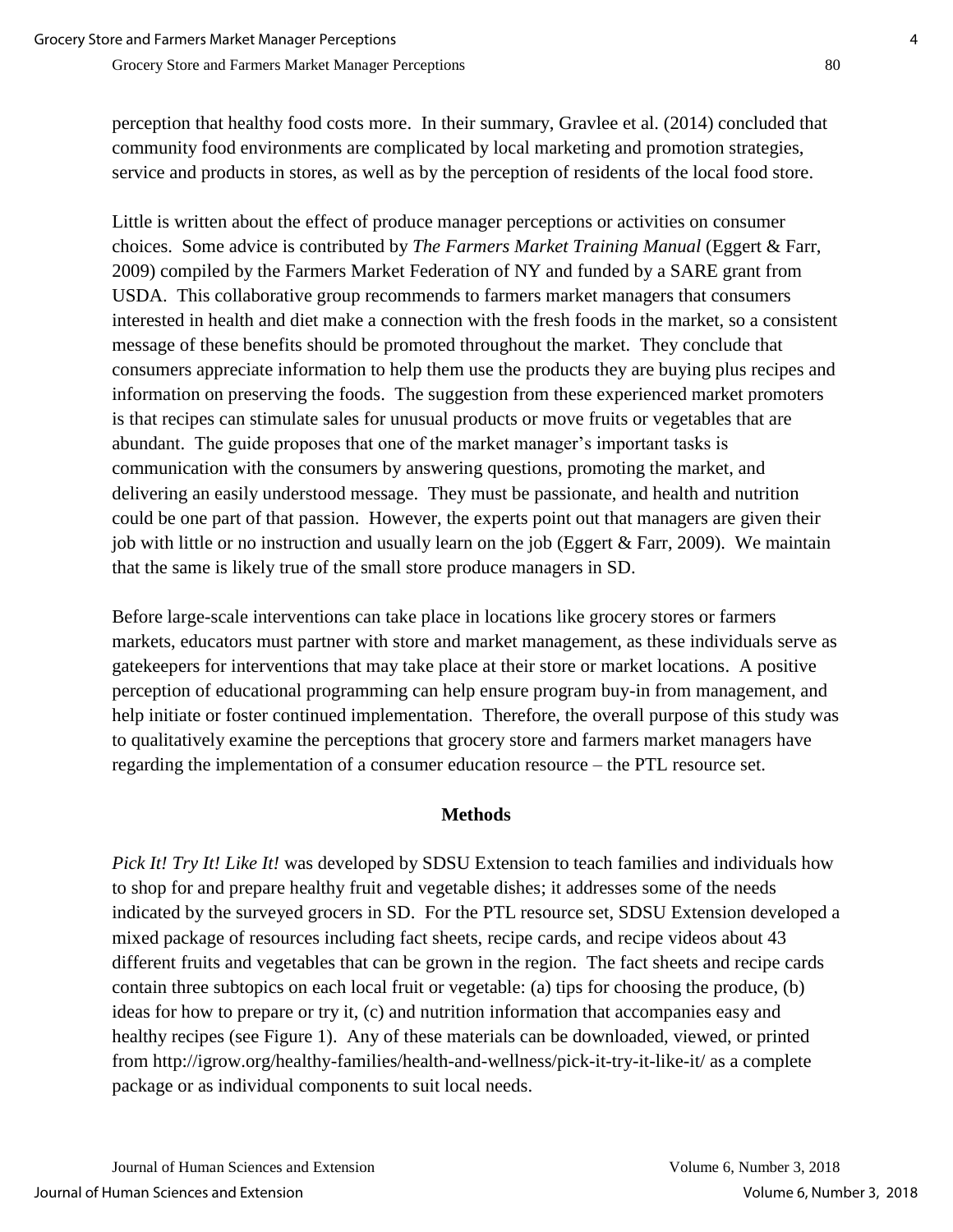## *Figure 1. Front and Back of a PTL Card*



## Pick it!

- There are about 2500 varieties of apples with varying crispness and sweetness.
- Look for smooth skin with bright coloring, no bruises or soft spots.
- Storing in a bag or drawer in the refrigerator helps them last longer.
- As apples ripen, they can also cause fruits and vegetables nearby to ripen.



## Thu it!

- Apples are great as fresh snacks, and can easily be packed in lunches.
- Core and slice apples to add to salads, chop for fruit salads.
- Simmering peeled apple slices with a little water causes them to break down and creates applesauce.
- Baking or drying apples can make apple chips.

# Find recipes & videos at iGrow.org



South Dakota State University, South Dakota counties, and U.S. Department of Agriculture cooperating South Dakota State University adheres to AA/EEO guidelines in offering educational programs and services This material was funded by USDA's Supplemental Nutrition Assistance Program (SNAP)



## Like it

#### **Hurry Up Baked Apples**

#### Ingredients:

- 2 medium-size tart apples (Granny Smith, Braeburn, Cortland, Jonathan, Fuji)
- 1 teaspoon white or brown packed sugar
- 1/4 teaspoon ground cinnamon
- 2 Tablespoons oatmeal
- 2 Tablespoons (total) raisins, sweetened dried cranberries, chopped walnuts, or other nuts
- 1 (6-ounce) container low-fat vanilla yogurt

#### **Directions:**

- Cut apples in half lengthwise. Use spoon to remove cores and hollow out a space 1 inch or more deep. Arrange apple  $1.$ halves, cut sides up, in microwavable dish. Cut thin slices off bottoms to keep from tipping.
- 2. Combine sugar, cinnamon, oatmeal, raisins, and nuts. Fill each apple half.
- 3. Cover with plastic wrap. Fold back one edge 1/4 inch to vent steam.
- 4. Microwave 3 to 3 1/2 minutes, or until apples can be cut easily. Take from microwave. Let sit a few minutes.
- 5. Spoon yogurt over the top.

#### Yields 4 servings.

Nutrition Facts per Serving: Calories 120; Fat 2g; Cholesterol 5mg; Sodium 30mg; Carbohydrates 26g; Fiber 3g; Sugars 20g; Protein 4g

Sources: http://recipes.extension.iastate.edu/2011/12/19/hurry-up-baked-apples/ http://urbanext.illinois.edu/apples/intro.cfm<br>http://urbanext.illinois.edu/apples/varieties.cfm http://www.flickr.com/photos/deborahfitchett/2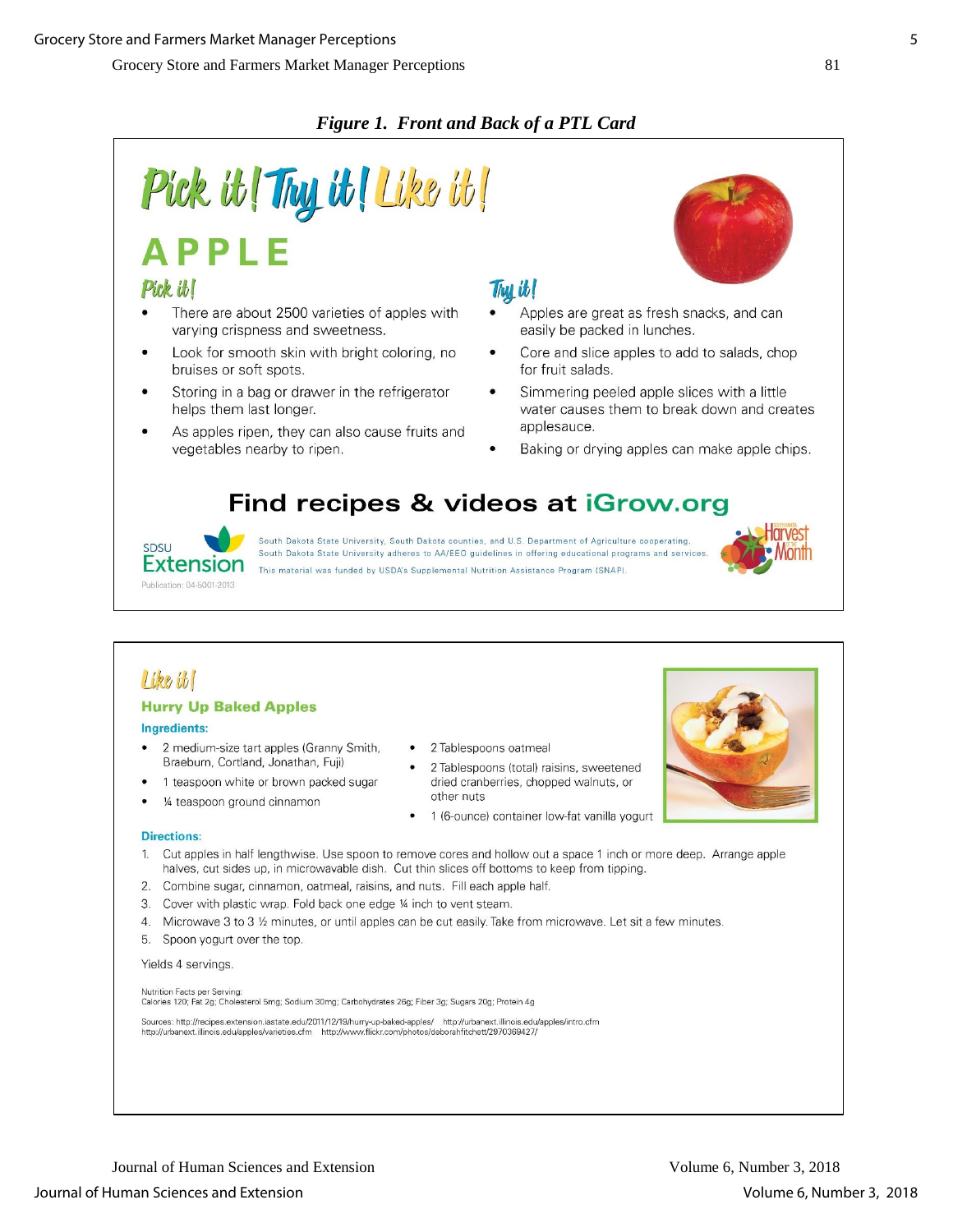The PTL materials were created using Supplemental Nutrition Assistance Program (SNAP) Education dollars as a linkage between SNAP, SNAP-Ed, and grocery stores in SD to create healthy options and to drive SNAP participants at the point-of-purchase to make healthier purchases, such as fruits and vegetables (Chrisinger, 2015). SNAP-Ed dollars can be utilized to help grocers to look at environmental changes in their stores that can be linked with the SNAP program to make positive changes in individuals who shop, live, work, and play in their communities.

PTL materials were designed for SD following an example of informational produce cards from University of Nebraska-Lincoln Extension (n.d.). Collaborators included a SNAP-Ed program associate and a horticulture field specialist with review by the SNAP-Ed program coordinator, a Registered Dietitian. Before this implementation, SNAP-Ed paraprofessional nutrition assistants, using the materials in grocery store sampling settings, reported interest in the materials by customers and approval of their usefulness for the nutrition assistant.

In this PTL project, the materials were used as an extension of the direct education model and in a social marketing format, where grocery store and farmers market managers were encouraged to request and use these materials in locations where fruits and vegetables were sold. The manager selected the mix of produce he wanted, and sets of recipe/fact cards were mailed to him, along with encouragement to visit the PTL website to download other resources, such as videos, signage, and sampling instructions. The ideal setup utilizing the PTL materials was an in-store display/sampling table with recipe cards and the recipe video to encourage shoppers to taste and discuss the use of fruits and vegetables in their meal preparation and planning. Additionally, complementary to the occasional sampling, produce area signs and recipe rack cards were to be placed near the featured produce items, swapping them out monthly to highlight a new produce item. During the shorter season of a farmers market, it was ideal for the sampling to be held each week for an in-season fruit or vegetable.

## **Data Collection**

Over 200 grocery stores were contacted by postcard invitation using a contact list created for a previous project (Stluka et al., 2015), as well as all farmers markets listed with the SD Specialty Crop Producers Association. Corporate chain grocery stores, which are among the largest in the state, were omitted because they had declined an invitation to use the PTL materials in the past. The stores contacted represent approximately 2/3 of the grocery stores in the state. The invitation to participate directed interested stores and markets to a Survey Monkey website to provide contact information and to check the mix of up to 20 fruits and vegetables in PTL for implementation. Sets of 30-45 cards on each produce item chosen by the manager were offered to the partnering site free of charge. The website also included an agreement to dispense the free cards in the grocery store at approximately once per month for a period of nine months or more.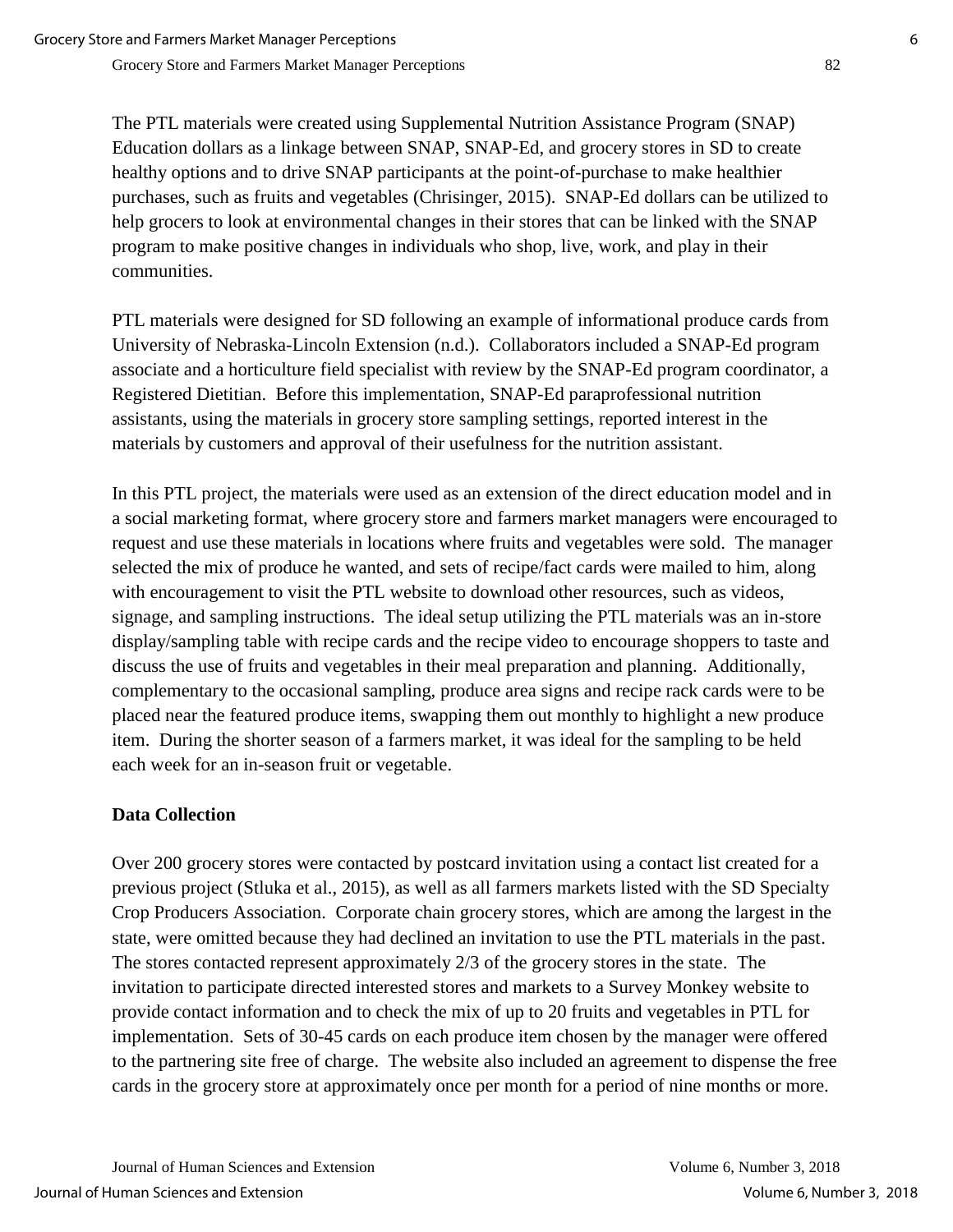Materials were mailed to the contact person with a cover letter describing how to use the materials and inviting them to add a sampling component and the video demonstration of the recipe which could be downloaded from the website.

The grocery store sites who self-selected and indicated interest in implementing the program were from all areas of the state. The farmers markets were recruited via email invitation or phone call using all 27 markets listed on the SD Specialty Crops website. The implementers of the program were often the owner or occasionally a grocery/produce manager. In the year following distribution of the cards to the stores and markets, all of the locations (43 managers) that requested the PTL materials during 2013-14 were contacted via phone and asked to participate in a short survey. Ten location managers (8 grocery stores) did not agree to participate. The survey was adapted from a tool used by Iowa State University Extension following input and review from local SNAP-Ed staff. Thirteen questions were asked with notes taken by the interviewer as responses were narrated (Table 1). Data were obtained from 18 grocery store managers and 15 farmers market managers; however, five of these individuals had not displayed materials for various reasons. Therefore, data presented are from 28 managers (13 grocery store and 15 farmers market). Interviews lasted approximately 10 minutes.

### *Table 1. Questions Asked of Grocery Store and Farmers Market Managers via Phone*

- 1. What did you like best about the campaign of Pick It! Try It! Like It!
- 2. Did you hear anything from other staff about this program?
- 3. Did you hear anything from the consumers at your facility about the cards?
- 4. Do you believe the recipe card accessibility impacted product sales?
- 5. Have you observed any other benefits?
- 6. What did you like least about the Pick It! Try It! Like It! curriculum?
- 7. Were you able to perform any demonstrations or have samples prepared from the Try It! recipes?
- 8. Did you also view the full page flyer option or the videos online? If so, do you have any comments about them?
- 9. Do you feel that the Pick It! Try It! Like It! program improved your own personal knowledge about fruits and vegetables?
- 10. What would you change about the Pick It! Try It! Like It! program for the coming year?
- 11. Would you be interested in further utilizing Pick It! Try It! Like It! in your facility in coming years?
- 12. Suggestions for reaching lower income consumers? (e.g., observations about their shopping habits, preferences, or responses to the cards)
- 13. Any other comments you would like to add?

## **Data Analysis**

Notes from the phone interviews with managers who implemented PTL were analyzed through the qualitative method known as content analysis. Qualitative approaches to interview data can be used to systematically examine the contents of communication for meaning (Krippendorff,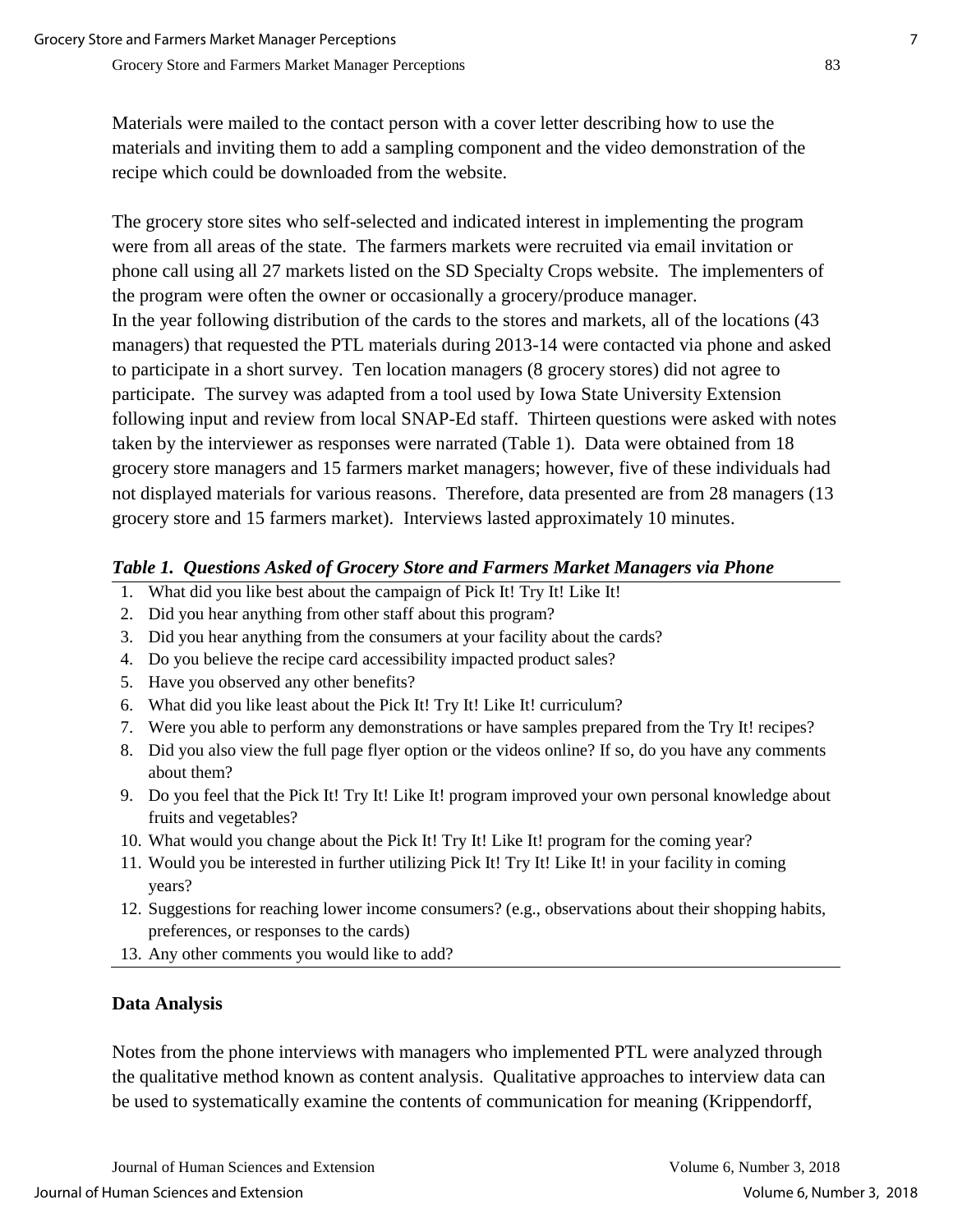2013) without injecting one's own ideas into the data. Coding was conducted after several readings of the interview notes by an unbiased researcher not involved in the study, and the evaluation proceeded using qualitative analysis software (NVivo 10 by QSR International). The goal of the analysis was to determine emerging themes in responses to the broad, open-ended questions and to gather meaningful insights from manager comments that could be used for future program development. Themes were generated based on the grouping of responses with similar meaning. Frequencies were delineated for questions that lent themselves to that method of analysis. Responses were coded as to location type throughout, either farmers market or grocery store, which allowed for insights into how PTL is perceived in these different settings.

#### **Results**

A total of 28 managers provided usable data (13 grocery store, 15 farmers market). Managers were first asked to describe what they liked best about PTL (Question 1). Themes that emerged from this open-ended question included the visual attractiveness of the materials ( $n = 26$ ), the informational value ( $n = 20$ ), and the ease or usefulness of the resource set ( $n = 5$ ). Additionally, 25% of respondents  $(n = 7)$  specifically stated that the recipe was one of the things they liked best about the resource set, while five of these same managers added they would like more recipes for each item. In contrast, when managers were asked to describe what they liked least about PTL (Question 6), display issues involved with dispensing the cards in the space available in the produce area  $(n = 13)$  and the large size of the  $4x6$  inch informational cards  $(n = 12)$  were noted. Seven of the 13 managers that expressed issues with the display were from farmers market locations and were specifically referring to weather-related issues such as wind.

Managers were asked if they believed PTL impacted produce sales (Question 4). Results were mixed, with 11 respondents stating yes, nine stating no, and five stating maybe. Farmers market managers were more likely to say maybe (38%), while grocery store managers were more likely to say yes (58%). Commentary on this question indicated that this may vary by product, with sales being impacted for the less common products such as kohlrabi, and that it may be too difficult for sites to measure the impact on sales. One manager stated, "Certain items yes because they [consumers] have no idea how to prepare it," while another specified that the "Kohlrabi recipe helped in the sale of the product." Additionally, a grocer commented that "Customers really liked them and want to cook with fresh produce and don't know how," and "Some people commented 'Oh, I didn't know that'" when viewing the PTL resources. When asked about overall benefits of the resource set (Question 5), managers made statements indicating the materials served as a conversation point in the grocery stores and added something different to the farmers markets. Managers noted that "The nutrition facts were nice," – they did see kids picking them up – and that, "People like something free."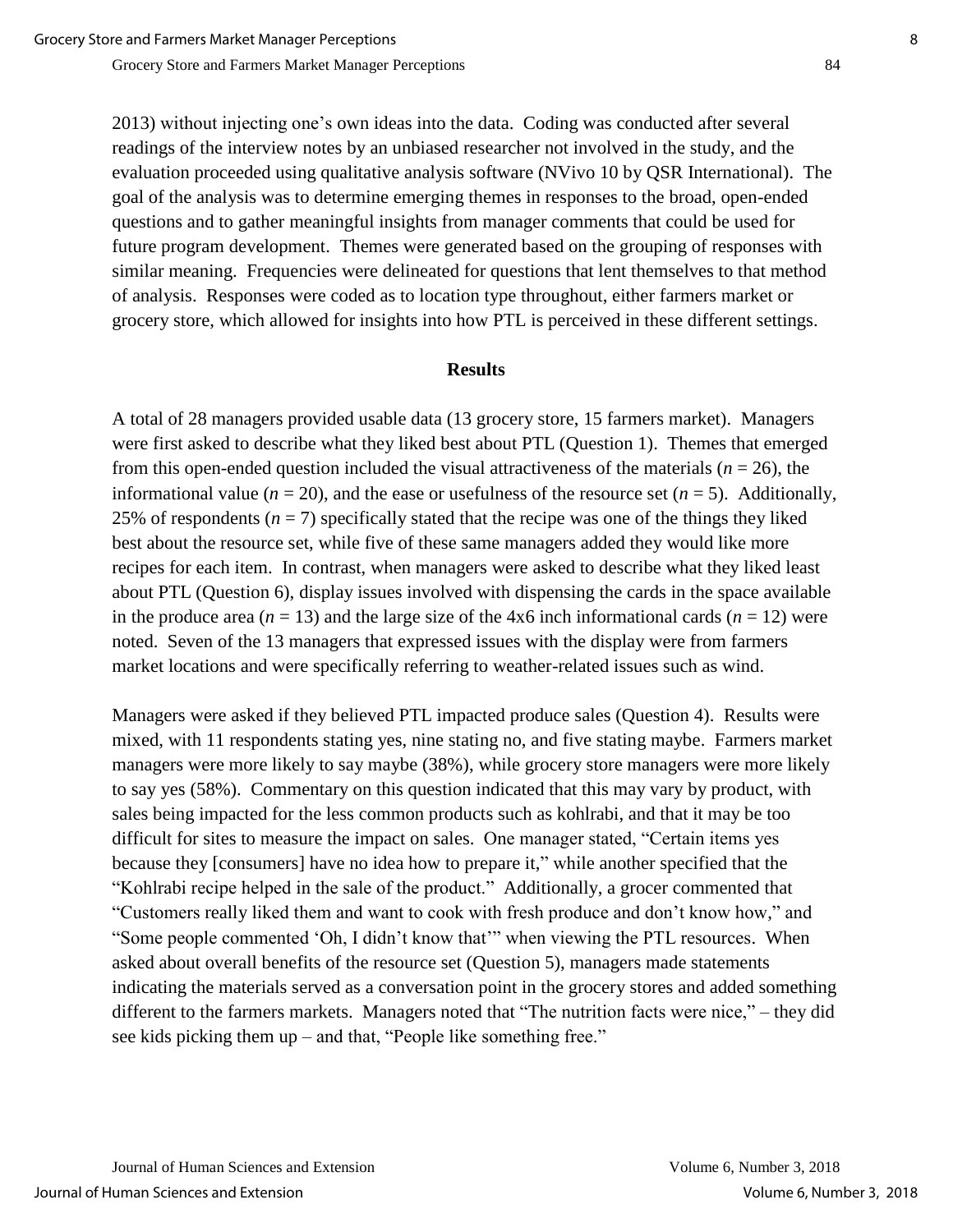Only six managers (five grocery store and one farmers market) indicated produce demonstrations (using specific produce in a recipe with customer samples being provided) were used as part of the PTL intervention at their location (Question 7). The farmers market managers cited difficulty with water, electricity, and food safety as barriers to demonstrations, while the grocery store managers cited staffing and lack of traffic as barriers to demonstrations at their locations. The majority of the managers (64%) stated that the PTL resources improved their own knowledge of fruits and vegetables (Question 9), with both farmers market and grocery store managers affirming this benefit of the educational resource set. Managers responded that the PTL resources helped them with "the less popular and less known veggies" and "produce I am not quite familiar with." Additionally, managers felt the materials were "educational for the not so common vegetables."

When asked what they would like to see changed about the PTL resource set (Question 10), managers suggested asking vendors at farmers markets about topics for future cards and creating a recipe card (or fact sheet) display that holds up to wind challenges at outdoor locations – perhaps something like a tear-off pad of recipe cards. Managers were also asked how this educational resource set could be used to reach low-income populations (Question 12) specifically. Responses centered on ideas such as working with SNAP  $(n = 7)$ , working with county social services  $(n = 5)$ , providing education such as cooking classes to go along with the program ( $n = 6$ ), and working with the local food pantry ( $n = 3$ ). One grocery store manager suggested implementing the program around the  $10<sup>th</sup>$  of the month when SNAP benefits are released. A farmers market manager suggested that they could sell smaller quantities of an item to make it more affordable for this audience and attach a PTL recipe. Additionally, one farmers market manager discussed taking the PTL program to the local food pantry, while a grocer suggested partnering with local "service groups – diabetes, WIC, Lions Club."

When asked for additional commentary (Question 13), managers indicated overall that the PTL educational resource set was beneficial. One farmers market manager stated that his customers really like to cook with fresh produce and do not know how, while another commented that the cards were especially beneficial for the fruits and vegetables that were less popular. Grocery store managers commented that they liked the general message and their customers appreciated them. When asked if they would use PTL again (Question 11), the majority affirmed  $(n = 25)$ , 89%) with commentary that "Education is always great," and "Anything helps." Of note, 100% of the farmers market managers  $(n = 15)$  stated they would use the program again.

### **Discussion**

This study used a qualitative approach to elicit the perspectives of managers at grocery stores and farmers markets regarding an educational resource set designed to increase consumer consumption of fruits and vegetables through increased consumer knowledge about purchasing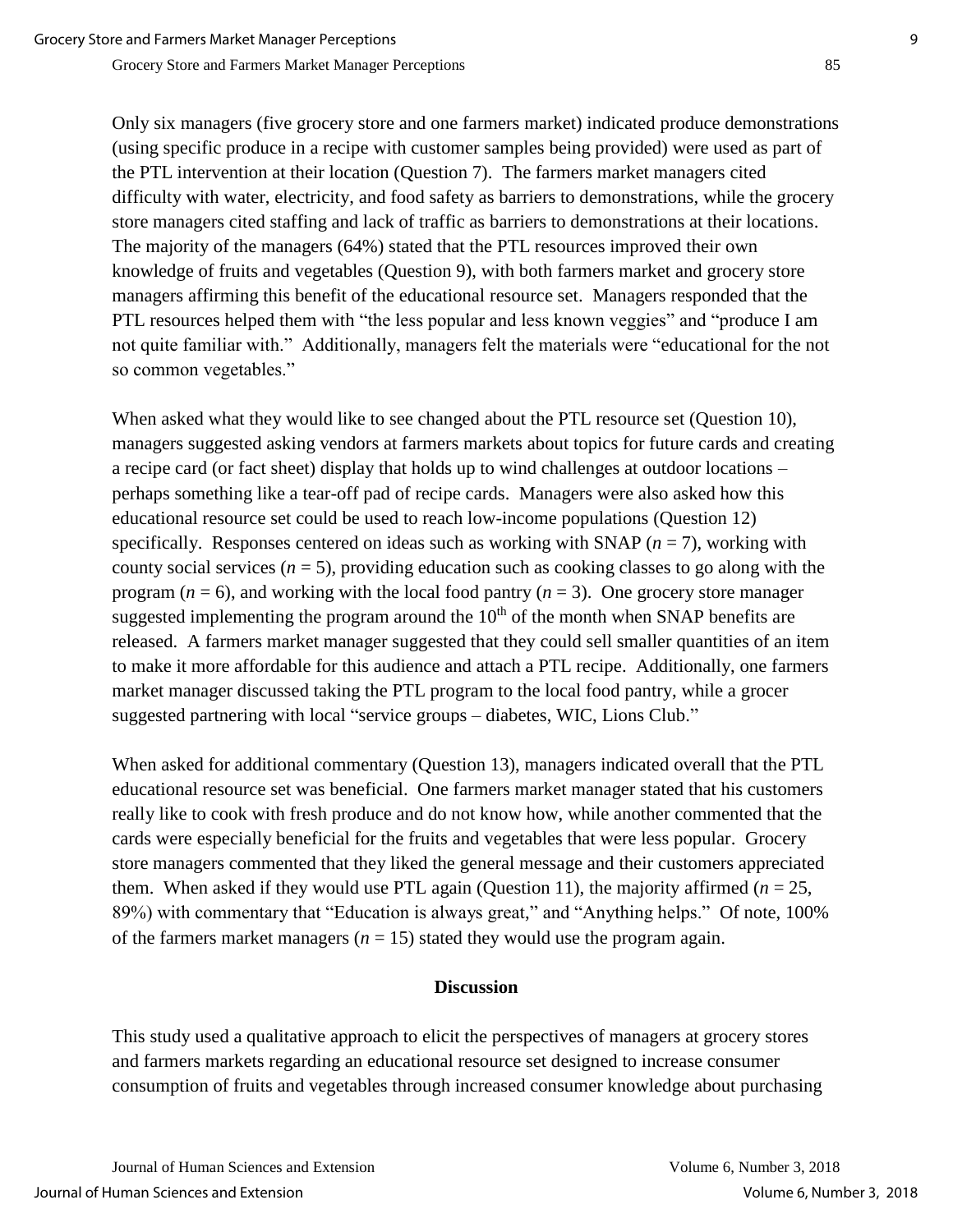and preparing a variety of fruits and vegetables. Managers may serve as gatekeepers for what fruits and vegetables are available in grocery stores and farmers markets and how they are marketed, so it is important to understand their perspectives regarding education implementation. Overall, managers reported the resource set was beneficial; however, barriers were identified which can inform future program planning.

Gatekeeping is the process through which information is filtered for dissemination, usually concerning publication, broadcasting, or some other mode of communication (Barzilai-Nahon, 2008). In the case of PTL, where materials are provided to locations by Extension educators, but implementation is ultimately up to location staff, managers at these locations may be filtering this information. The gatekeeping in this situation may be positive, with someone implementing all facets of the resource set and working to promote it within a location, or it may be a barrier, with the resource set not being fully implemented or not being implemented at all. In the present study, one grocer commented that "the cards are up – they can take if they want but these people don't care," indicating a possible negative gatekeeping situation. Similarly, another grocer stated, "90% of my clients don't care, and 10% do."

To add to this issue, managers and their customers may not have the same perspectives about what is most impactful for influencing behavior change. In one study, consumers  $(n = 445)$  who shopped at grocery stores were surveyed on a variety of topics, including attitudes and perceptions regarding a healthy diet and fruits and vegetables (Stluka et al., 2015). Grocers and consumers had slightly differing perspectives about the most effective methods for encouraging fruit and vegetable consumption. Grocers rated offering samples of local produce (ranked first), and in-store displays with quick and easy recipes paired with a coupon (ranked second) as ways to reach customers, with offering only coupons ranked third. Most consumers, however, agreed or strongly agreed (~75%) that they would buy more fruits and vegetables if they had coupons. Moore, Pinard, and Yaroch (2016) reported shoppers indicated that in-store coupons/specials, convenient/ready-to-eat foods, product labels/package advertising, and shelf labels/signs were tools that would encourage them to make healthier food purchases. Moreover, in-store tasting/recipe demonstrations and coupons/specials motivated frequent shoppers to make healthful purchases (Moore et al., 2016). Bringing managers and consumers together to discuss the most effective strategies for increasing produce sales and increasing produce consumption could further inform both future educational resource development and implementation.

In the present study, a majority of grocers and farmers market vendors indicated that the PTL materials increased their own knowledge, especially of less common fruits and vegetables. This indicates recognition that the resource set can influence knowledge, which would presumably apply to customers as well. Notably, over half of the participating managers also said that they perceived the cards as increasing their sales. This occurred more in the grocery stores where information at the point-of-purchase might have encouraged customers to buy, versus in the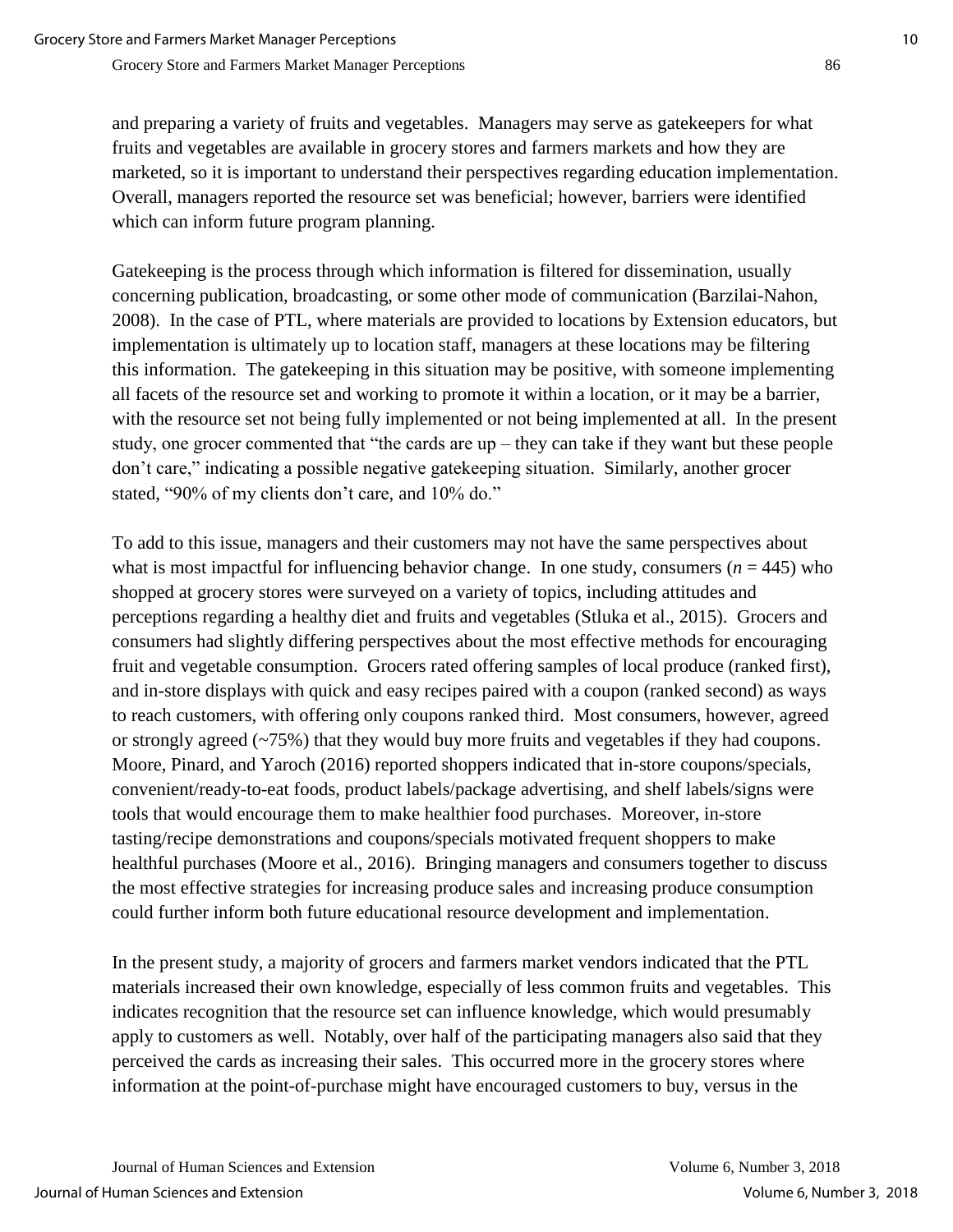farmers market where customers may have already been there with the intent to buy produce. Grocery store managers reported that the impact on sales seemed to be greatest on less common items, which could be interpreted as a result of point-of-purchase education.

Although PTL is well-received when implemented, challenges still exist with how it could best be implemented. While managers stated that the materials were visually attractive, informative and useful, there were some issues noted regarding display and the size of the cards. Suggestions were made about designing materials to address implementation barriers, including providing the materials on a tear pad as opposed to individual cards. While materials are currently provided in one way, perhaps they could be customized by locations themselves in the future. This is especially true where differences were noted between farmers markets and grocery stores. For example, farmers markets dealt with display issues like wind, while grocery stores had a different set of issues, such as finding space on already crowded shelves or displays to display the educational materials. These findings point toward differences between farmers markets and grocery stores and how the resource set can be best implemented. Stakeholders should be included in the development of materials in the future, and care should be taken to include representation from all locations where materials will be disseminated.

In some cases, implementation in general was an issue. Five of the grocers that received PTL materials did not implement the program. While three grocers did not give a reason for their lack of implementation, two stated the resource set was not a fit for their site. One of these managers stated, "It's just another sign, doesn't work," and another stated that it wouldn't work for their site because they "carry the bare minimum of produce." Full resource implementation was also an issue. While grocers in SD have indicated that samples or in-store demonstrations would be a method to increase produce consumption (Stluka et al., 2015), only five of the PTL managers in the present study actually set up a sample table or demonstration in their location. Most cited lack of space, staff, or traffic as barriers to demonstrations. Farmers markets struggled with lack of water and electricity. Demonstrations were also mentioned as a way to reach limited resource populations. PTL sampling instructions, including the exact quantities needed for the recipes to be sampled and notes for sampling display set up and discussion tips, are available for such implementation, but getting the word out about the new resource and then motivating sites to carry out demonstrations may be a challenge. This also highlights the importance of stakeholder input on resource design. While implementation of the resource set as a whole may be ideal, implementing pieces may be most feasible. Future research should investigate the most impactful components of the PTL resource set so this information can be provided to managers.

It is reasonable to suggest that to improve resource set implementation fidelity, and potentially resource set impact, more coaching or technical assistance for grocery store or farmers market managers is needed. One could surmise that managers need encouragement about their importance as partners and the potential value of this resource set. For example, if this was a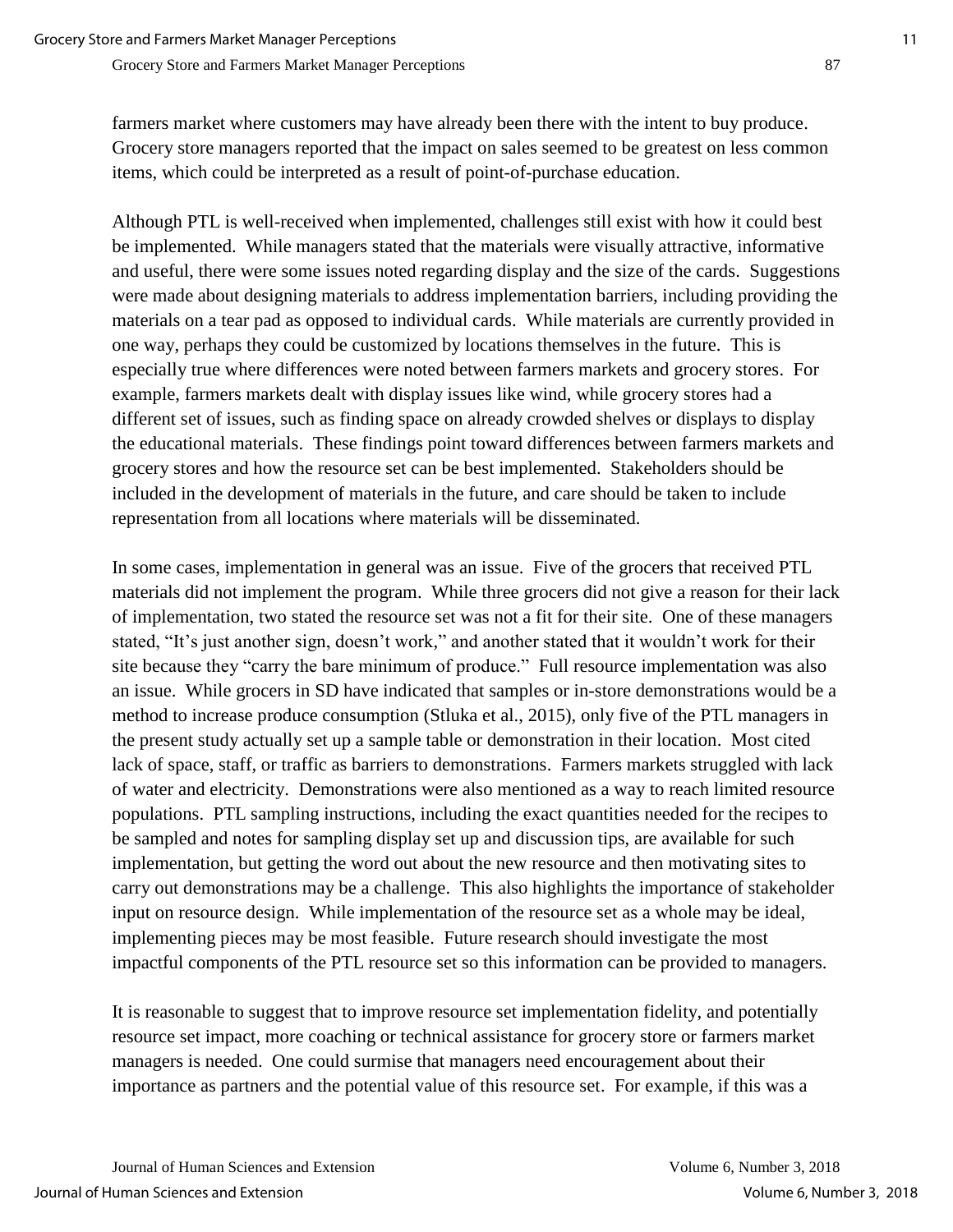new venture in one of these locations, there was a learning curve for management regarding placing materials out for public distribution. Follow-up calls from Extension staff (including SNAP-Ed Educators) could be scheduled, not only as reminders for putting out materials, but also to answer questions the managers may have. Such calls would address the issues surrounding managers not putting out materials or implementing PTL fully. Those managers who value the educational pieces and are invested in the materials may potentially be the best implementers in terms of consistency, fidelity, and strategic placement of materials within a location. For others, however, perhaps more Extension educator staff time is necessary to ensure proper resource implementation, as opposed to simply providing materials to a location for use. Further evidence to support the usefulness of this resource in changing behavior or impacting produce sales would also be useful, especially in marketing PTL to potential locations.

There are several limitations to this study that should be noted. First, qualitative research depends on researcher skills for the validity, and interviews for this project were conducted by a student researcher who took notes during the interviews but did not record the conversations verbatim. Analysis of those notes could have led to a loss of meaning in translation. The nature of qualitative research also makes it difficult for investigators to fully avoid personal bias (Tong, Sainsbury, & Craig, 2007). Second, while 43 sites requested materials and 33 participated in data collection (77%), ultimately only 28 provided usable data (65%), resulting in a relatively small sample size. However, saturation of themes was reached between both grocery store and farmers market managers. We are unaware of why the remaining sites did not choose to participate in data collection and how their responses may have differed from those who did. Additionally, some grocery stores who were approached about PTL did not request materials. Perhaps promotional materials did not reach them, or these managers did not see the value in the program. Future research should explore reasons for nonadoption among this cohort.

Despite these limitations, the present study also had several strengths. Data analysis was conducted by an experienced qualitative researcher and grounded in the expertise of the research team in this area. Findings were fairly consistent within the two groups (grocery store and farmers market managers), and knowledge was gained that can contribute to future work in community-based nutrition efforts. Qualitative research can identify subtleties and complexities that may not be identified in quantitative research and can contribute to our nuanced understanding of the barriers to implementation of market-based efforts in nutrition education. Qualitative investigations can also allow for more in-depth exploration of the research questions that remain.

### **Conclusions and Application**

The present study highlights the need for Extension educators to involve stakeholders in the development and revision of educational materials as well as in conversations about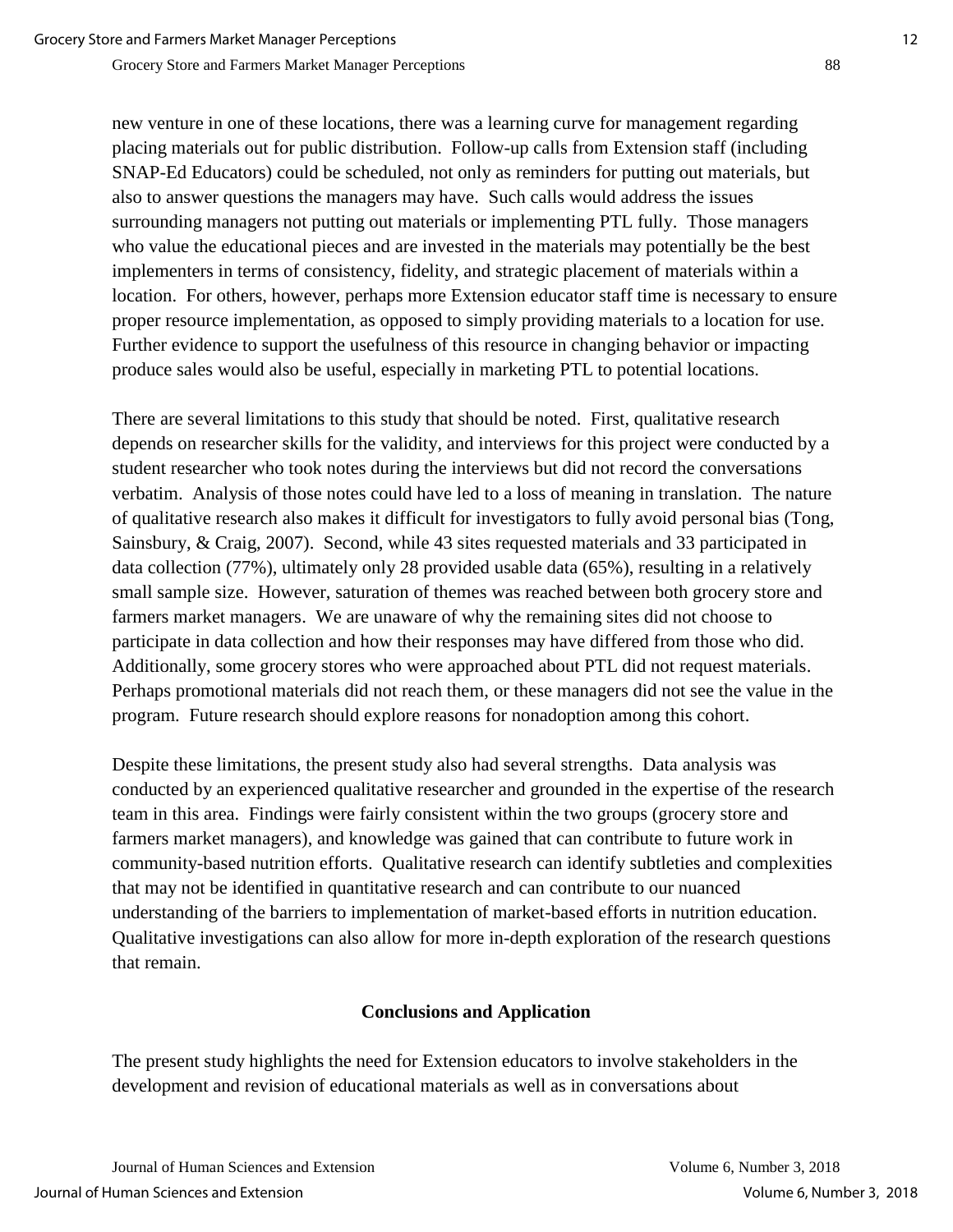implementation. If materials are already developed, as is the case with PTL, implementers should be allowed to select the mix of produce topics that they want and then be able to choose among resources such as recipe/fact cards, recipe step-by-step videos, produce area signage, and sampling/demonstration instructions. While providing localized customizable resource packages is desirable, program developers must be aware of the complicating factors of increased development cost and problems of logistics to supply these materials. Additionally, grocery stores likely could have increased consumer impact through the use of local educators such as SNAP-Ed nutrition assistants to more fully engage the grocery store managers in the implementation aspects of the program. Having a dedicated individual in the community to provide support, such as food demonstrations at the point-of-purchase, help with planning the instore educational mix and implementation tips and reminders, could help to align grocery store manager expectations with actual program outcomes. Future research should continue to examine the impact of utilization of these types of educational materials in grocery stores and farmers markets, especially when combined with more Extension educator involvement in implementation.

#### **References**

- Barzilai-Nahon, K. (2008). Toward a theory of network gatekeeping: A framework for exploring information control. *Journal of the American Society for Information Science and Technology, 59*(9), 1493–1512. doi:10.1002/asi.20857
- Chrisinger, B. W. (2015). Reconsidering the Supplemental Nutrition Assistance Program as community development. *Journal of Nutrition Education and Behavior, 47*(3), 273–277. doi:10.1016/j.jneb.2014.10.005
- Eggert, D., & Farr, J. (2009). *Farmers market manager training manual*. Retrieved from http://www.nyfarmersmarket.com/wp-content/uploads/2014/08/NYFM\_Training \_Manual.pdf
- Escaron, A. L., Meinen, A. M., Nitzke, S. A., & Martinez-Donate, A. P. (2013). Supermarket and grocery store-based interventions to promote healthful food choices and eating practices: A systematic review. *Preventing Chronic Disease, 10*, E50. doi:10.5888/pcd 10.120156
- Ghirardelli, A., Quinn, V., & Sugerman, S. (2011). Reliability of a retail food store survey and development of an accompanying retail scoring system to communicate survey findings and identify vendors for healthful food and marketing initiatives. *Journal of Nutrition Education and Behavior, 43*(4 Suppl. 2), S104–112. doi:10.1016/j.jneb.2011.03.003
- Gittelsohn, J., Rowan, M., & Gadhoke, P. (2012). Interventions in small food stores to change the food environment, improve diet, and reduce risk of chronic disease. *Preventing Chronic Disease, 9*, E59. doi:10.5888/pcd9.110015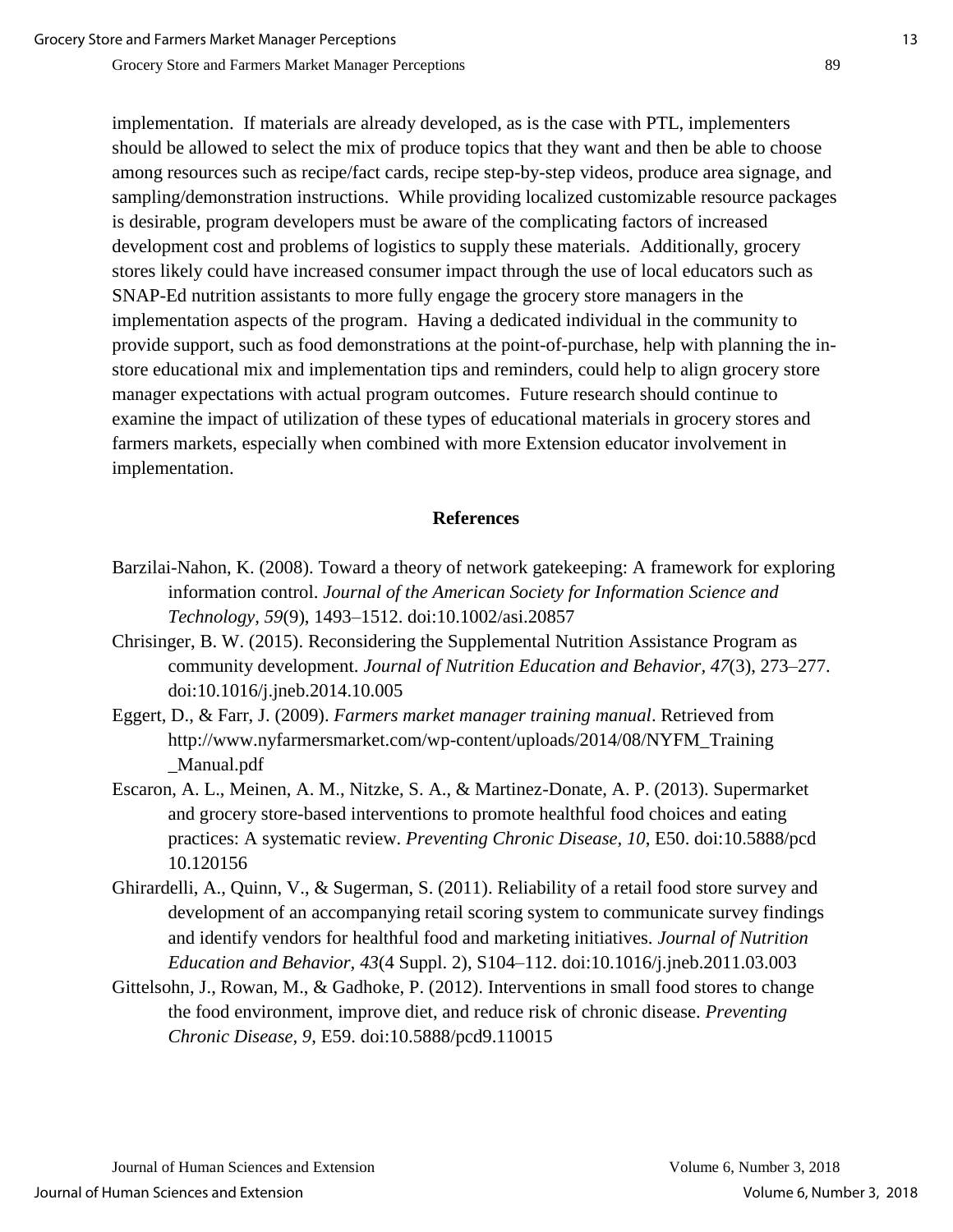- Glanz, K., & Yaroch, A. L. (2004). Strategies for increasing fruit and vegetable intake in grocery stores and communities: Policy, pricing, and environmental change. *Preventive Medicine, 39*(Suppl 2), S75–80. doi:10.1016/j.ypmed.2004.01.004
- Gravlee, C. C., Boston, P. Q., Mitchell, M. M., Schultz, A. F., & Betterley, C. (2014). Food store owners' and managers' perspectives on the food environment: An exploratory mixedmethods study. *BMC Public Health, 14*, 1031. doi:10.1186/1471-2458-14-1031
- Krippendorff, K. (2013). *Content analysis: An introduction to its methodology* (3rd ed.). Thousand Oaks, CA: Sage.
- Moore, L. V., Pinard, C. A., & Yaroch, A. L. (2016). Features in grocery stores that motivate shoppers to buy healthier foods, ConsumerStyles 2014. *Journal of Community Health*, *41*(4), 812–817. doi:10.1007/s10900-016-0158-x
- Moore, L. V., & Thompson, F. E. (2015). Adults meeting fruit and vegetable intake recommendations - United States, 2013. *Morbidity and Mortality Weekly Report, 64*(26), 709–713.
- Stluka, S., Zastrow, M., Zdorostov, C., Chang, K.-L., & Skjonsberg, L. (2015). Review of fruit & vegetable food system in South Dakota: Application and policy suggestions for other rural states. *Journal of Human Sciences and Extension, 3*(3), 124–142.
- Story, M., Kaphingst, K. M., Robinson-O'Brien, R., & Glanz, K. (2008). Creating healthy food and eating environments: Policy and environmental approaches. *Annual Review of Public Health, 29*, 253–272. doi:10.1146/annurev.publhealth.29.020907.090926
- Tong, A., Sainsbury, P., & Craig, J. (2007). Consolidated criteria for reporting qualitative research (COREQ): A 32-item checklist for interviews and focus groups. *International Journal for Quality in Health Care, 19*(6), 349–357. doi:10.1093/intqhc/mzm042
- University of Nebraska-Lincoln, Institute of Agriculture and Natural Resources, Nebraska Extension in Lancaster County. (n.d.). *Fruit & vegetable facts.* Retrieved from https://lancaster.unl.edu/nep/fruitveggie.shtml
- Wells, K., Stluka, S., & McCormack, L. (2015). Pick it! Try it! Like it!: A grocery store-based approach to increasing fruit and vegetable consumption. *Journal of Extension, 53*(1), Article 1IAW5. Retrieved from https://www.joe.org/joe/2015february/iw5.php

*Lacey A. McCormack*, PhD, MPH, RD, is an Assistant Professor in the Department of Health and Nutritional Sciences at South Dakota State University.

*Shelly Brandenburger*, DC, PhD, RD, is an Associate Professor in the Division of Health and Natural Sciences at Presentation College.

*Karlys Wells*, MEd, is a former Extension Associate in the Food & Families Program for South Dakota State University Extension.